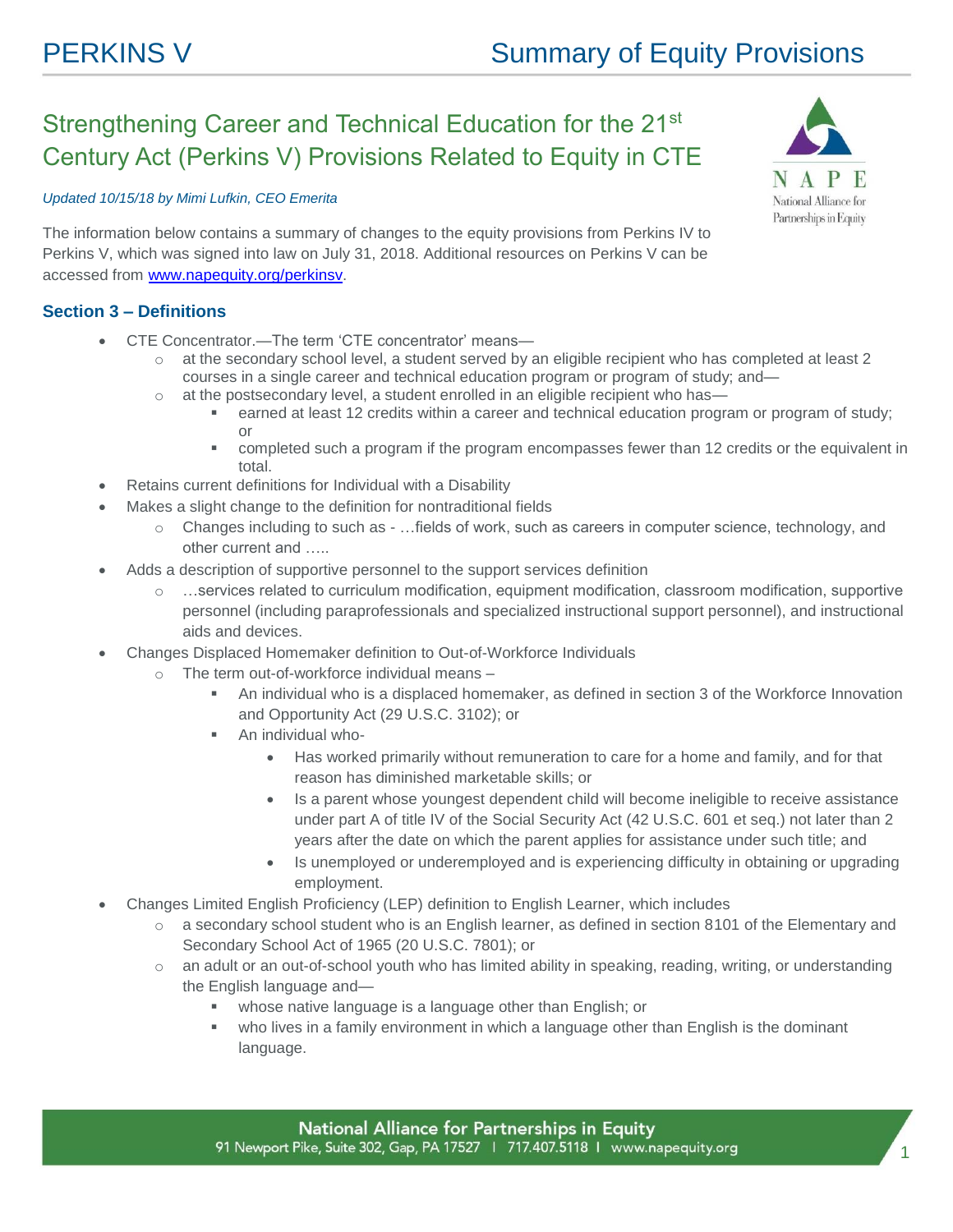- Special population definition-
	- $\circ$  Adds homeless individuals; youth who are in, or have aged out of, the foster care system; and youth with an active military parent to the special populations definition
	- o Modifies individuals from economically disadvantaged families, including low income youth and adults;
	- o Replaces displaced homemaker with out-of-workforce individuals
	- o maintains the other four members (students with disabilities, single parents, students preparing for nontraditional fields and English Learners)
- Adds Universal Design for Learning.—The term 'universal design for learning' means a scientifically valid framework for guiding educational practice that—
	- $\circ$  provides flexibility in the ways information is presented, in the ways students respond or demonstrate knowledge and skills, and in the ways students are engaged; and
	- $\circ$  reduces barriers in instruction, provides appropriate accommodations, supports, and challenges, and maintains high achievement expectations for all students, including students with disabilities and students who are limited English proficient.'' (From HEA)

# **Section 112 – Within State Allocation**

- Increases reserve fund from 10% to 15% to be used in:
	- o Rural areas
	- o Areas with high percentages of CTE concentrators or CTE participants
	- o Areas with high numbers of CTE concentrators or CTE participants; and
	- o Areas with disparities or gaps in performance as described in section 113(b)(3)(C)ii)(II) (*equity gap analysis*); and
	- $\circ$  adds 2 purposes, one being "in order to—(A) foster innovation through the identification and promotion of promising and proven career and technical education programs, practices, and strategies, which may include programs, practices and strategies that prepare individuals for nontraditional fields
- Increases fund for serving individuals in State institutions from 1% to 2% and adds juvenile justice facilities; and adds educational to modify the description of institutions that serve students with disabilities
- Retains State Leadership set-aside for services that prepare individuals for nontraditional fields of \$60,000 \$150,000. This continues to not limit state's ability to use state leadership funds to support LEA's programming for increasing concentrators in nontraditional CTE under the special populations provisions.
- Adds set-aside for recruiting special populations to enroll in CTE of not less than .1% of the State Leadership funds or \$50,000, whichever is less. (.1% of the state leadership funds would be \$498 for North Dakota and \$14,000 for California using the 2018 state allocation) This is a floor for the amount of funds to be used for this purpose. States could use more.

# **Section 113 – Accountability**

- Changes the nontraditional measure at the secondary and postsecondary level to: "The percentage of CTE concentrators in career and technical education programs and programs of study that lead to nontraditional fields".
- Repeals the requirement for states to negotiate performance measures with the Secretary. States set their own measures and include them in the State Plan. Secretary has the authority to disapprove a State Plan if measures are not rigorous enough.
- Retains the requirement for locals to negotiate performance measures with the State or accept the State determined levels of performance.
- Sets six requirements for the State determined levels of performance that includes:
	- o Require the State to continually make meaningful progress toward improving the performance of all CTE students, including the subgroups of students described in section 1111(h)(1)(C)(ii) of the ESEA of 1965, and special populations
	- $\circ$  Be higher than the average actual performance of the 2 most recently completed program years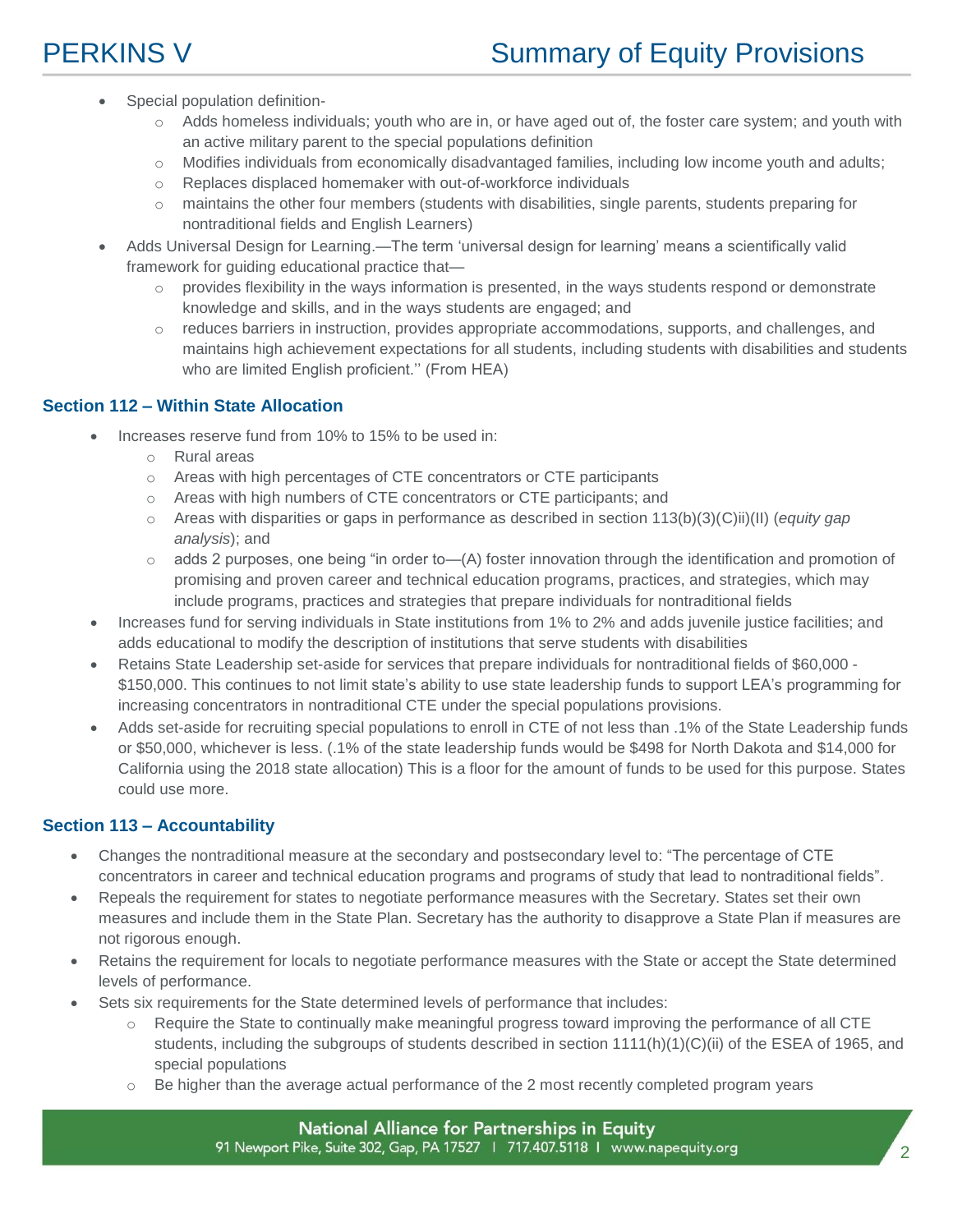# **PERKINS V** Summary of Equity Provisions

- Data disaggregation required for race, gender, economically disadvantaged, youth who are in or have aged out of the foster care system, students with disability, English learners, migrant students, homeless students, student with a parent in the active military, single parents, out-of-work individuals, and students pursuing nontraditional careers.
- State and local report includes
	- o The actual levels of performance for all CTE concentrators; for each of the disaggregated subgroups; and by CTE program or career cluster if not practical.
	- o Identify and quantify any disparities or gaps in performance on the State determined levels of performance between any subgroup and the performance of all CTE concentrators

# **Section 114 – National Activities**

- Adds individuals with expertise in addressing inequities in access to, and in opportunities for academic and technical skill attainment and representatives of special populations to the national independent advisory panel that advises the Secretary on the National Evaluation of CTE.
- Increases oversight of the Institute of Education Sciences on the national evaluation of CTE
- Eliminates the national research center
- Includes a new Innovation and Modernization Grant
	- o Not more than 20% of the appropriation for National Programs
	- o Funds consortia of at least 2 institutions
	- o 50% matching requirement
	- o Funds must benefit students, including special populations
	- o 12 uses of funds including: professional development to improve instruction and provide appropriate accommodations to special populations; improve CTE concentrator employment outcomes in nontraditional fields; provide integrated student support for special populations;
	- o Evaluation disaggregates data results by race, gender, migrant status, special populations and program
	- $\circ$  Priority to applications from entities that will predominantly serve students from low-income families

#### **Section 118 -- Occupational and Employment Information**

Eliminates the whole section

# **Section 121 – State Administration**

• No significant changes

### **Section 122 – State Plan**

- State plan reduced from 6 year plan to a 4 year plan (aligned with WIOA)
- Combined plan with WIOA or single State plan
- Develop the state plan in consultation with
	- o Representatives of minority-serving institutions and HBCUs and tribally controlled colleges or universities
	- o Members and representative of special populations
	- o Representatives of agencies serving out-of-school youth, homeless children and youth, and at-risk youth
	- o Representatives of Indian Tribes and Tribal organizations
	- $\circ$  Individuals with disabilities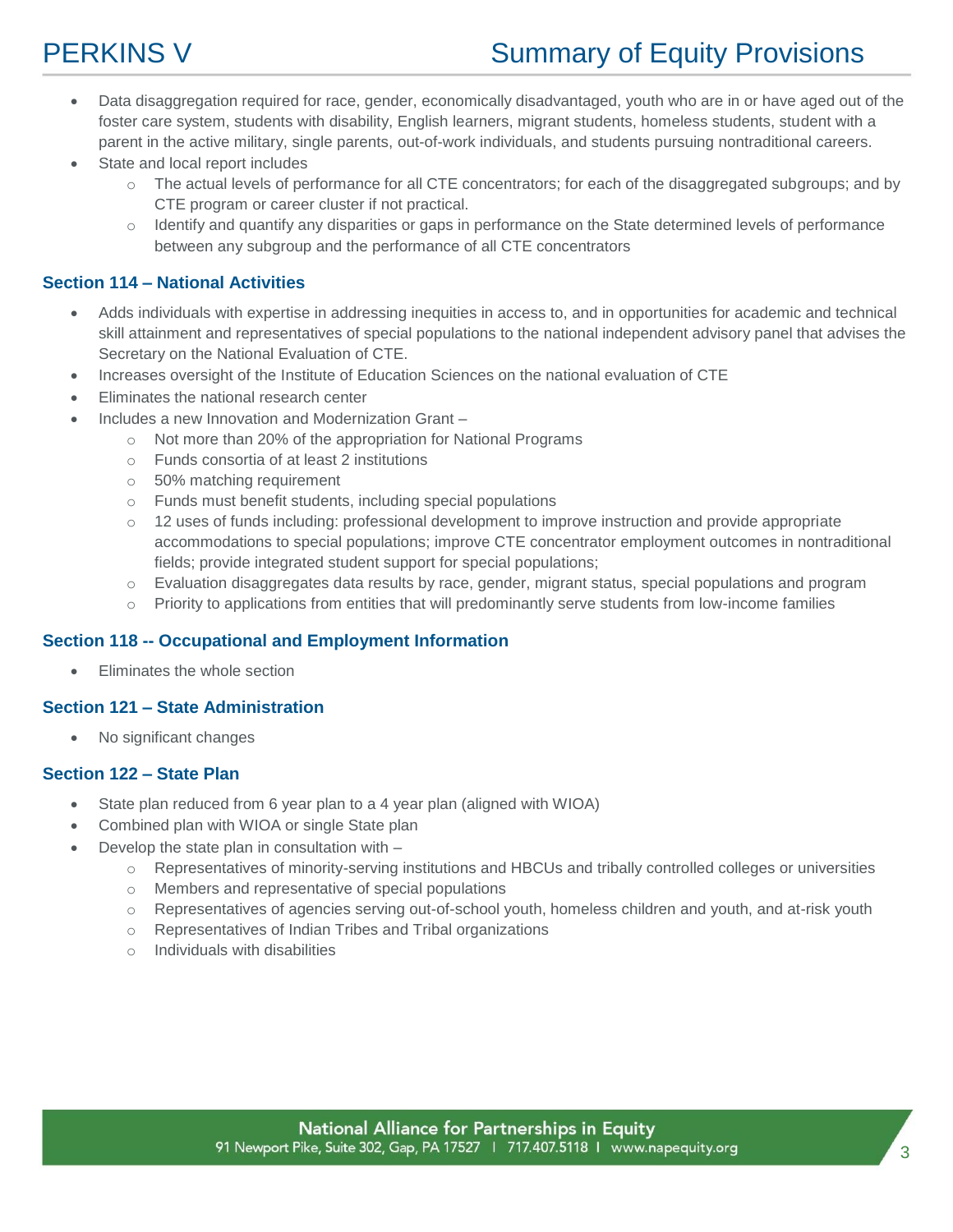# **PERKINS V** Summary of Equity Provisions

- Simplifies plan contents from 20 items to 14 items -
	- $\circ$  the State's strategic vision and set of goals for preparing an educated and skilled workforce (including special populations) and for meeting the skilled workforce needs of employers, including in-demand industry sectors and occupations as identified by the State, and how the State's career and technical education programs will help to meet these goals
	- o expand access to CTE for special populations
	- $\circ$  make information on approved programs of study and career pathways and guidance and advisement resources available to special populations, provided in a language students, parents, and educators can understand
	- $\circ$  ensure equal access to activities assisted under this Act for special populations
	- $\circ$  improve outcomes and reduce performance gaps for CTE concentrators, including those who are members of special populations
	- $\circ$  support professional development that provides the knowledge and skills needed to work with and improve instruction for special populations
	- $\circ$  description of program strategies for special populations that provides
		- **equal access**
		- to not be discriminated against
		- meeting or exceeding State determined levels of performance , preparing for further learning, and for employment
		- appropriate accommodations
		- **EXEDENT IN** instruction and work-based learning opportunities in integrated settings that support competitive, integrated employment
	- $\circ$  description of how the eligible agency will address disparities or gaps in performance in each of the plan years, and if no meaningful progress has been achieved prior to the third program year, a description of the additional actions the eligible agency will take to eliminate these disparities or gaps.
	- provide assurances that the eligible agency will use the funds to
		- promote preparation for high-skill, high-wage, or in-demand occupations and nontraditional fields;
		- **EXECT** implement career and technical education programs and programs of study for individuals in State correctional institutions, including juvenile justice facilities
		- provide technical assistance on how to close gaps in student participation and performance in CTE programs
- The Secretary has the authority to disapprove State plans within 120 days of receipt if the plan does not meet the requirements of the Act

#### **Section 123 – Improvement Plans**

- Retains 90% performance as the threshold before improvement plans are immediately triggered
- Requires states and locals to include an analysis of the performance disparities or gaps and actions that will be taken to address such gaps.
- Retains sanctions at the state and local level after failure to implement an improvement plan or failure to meet at least 90% of a State determined level of performance for any core indicator for 2 consecutive years after being identified for improvement. This makes the timeline for sanctions the same as in Perkins IV  $-$  3 years failing to meet at least 90% of the state determined level of performance on any core indicator.
- Agency shall not be eligible to adjust performance levels while executing an improvement plan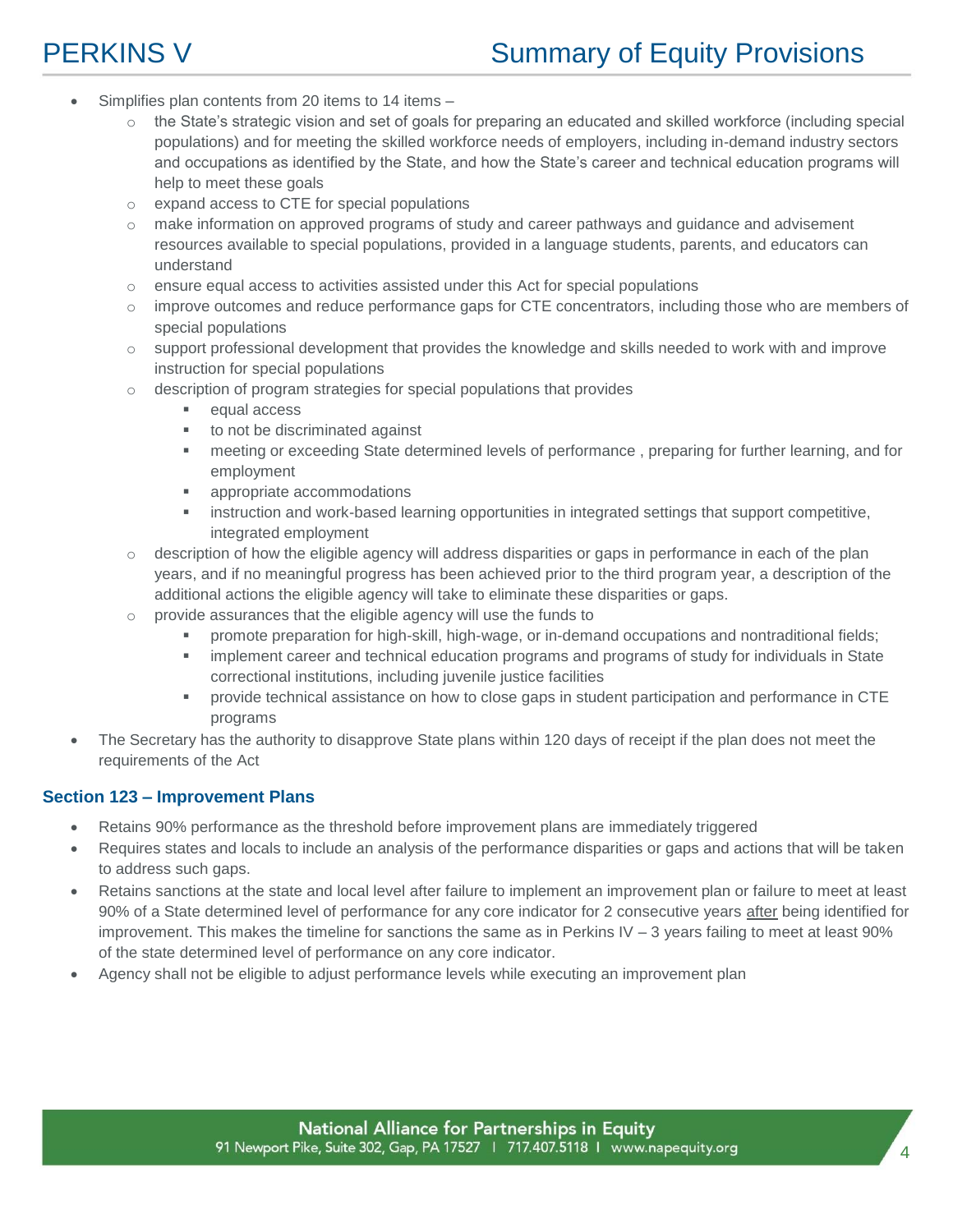# **Section 124 – State Leadership Activities**

- Can be provided directly or through a grant process
- 5 required uses of funds
	- o Retains "providing preparation for non-traditional fields in current and emerging professions, and other activities that expose students, including special populations, to high skill, high wage and in demand occupations."
	- $\circ$  serving individuals in State institutions, such as State correctional institutions, including juvenile justice facilities, and educational institutions that serve individuals with disabilities
	- o recruiting, preparing, or retaining CTE teachers, faculty, specialized instructional support personnel, or paraprofessionals, such as preservice, professional development, or leadership development programs
	- o technical assistance
	- $\circ$  reporting on the effectiveness of the funds in reducing disparities or performance gaps
- Permissible uses of funds include
	- $\circ$  Professional development on how to provide appropriate accommodations for students who are members of special populations, including through the use of principles of universal design for learning, multi-tier systems of supports, and positive behavioral interventions and support
	- $\circ$  Supporting the elimination of inequities in student access to high quality programs of study and effective educators
	- o awarding incentive grants for
		- Exemplary performance by eligible recipients exceeding the local adjusted level of performance established under section 113(b)(4)(A) in a manner that reflects sustained or significant improvement
		- eligible recipient' progress in closing achievement gaps among subpopulations who participate in programs of study
	- $\circ$  providing career and technical education services for adults and out-of-school youth concurrent with their completion of their secondary school education in a school or other educational setting
	- o support for programs and activities that increase access, student engagement, and success in science, technology, engineering, and mathematics fields (including computer science), particularly for students who are members of groups underrepresented in such subject fields, such as female students, minority students, and students who are members of special populations
	- o support for career and technical student organizations, especially with respect to efforts to increase the participation of students who are members of special populations

# **Section 134 – Local Application for CTE Programs**

- contain a description of the results of the comprehensive needs assessment and how special populations will learn about CTE course offerings and whether each course is part of a CTE program of study
- information on approved programs of study including a description of how the eligible recipient will—provide activities to prepare special populations for high skill, high wage, or in-demand occupations that will lead to self-sufficiency; prepare CTE participants for nontraditional fields; provide equal access for special populations and ensure that special populations are not discriminated against.
- A description of how the eligible recipient will address disparities or gaps in performance in each of the plan years, and if no meaningful progress has been achieved prior to the third program year, a description of the additional actions to be taken to eliminate those disparities or gaps.
- conduct a comprehensive needs assessment every two years, that shall include
	- o an evaluation of the performance of the students served by the eligible recipient with respect to State and local adjusted levels of performance established pursuant to section 113, including:
		- an evaluation of strategies needed to overcome barriers that result in lowering rates of access to, or performance gaps in, the courses and programs for special populations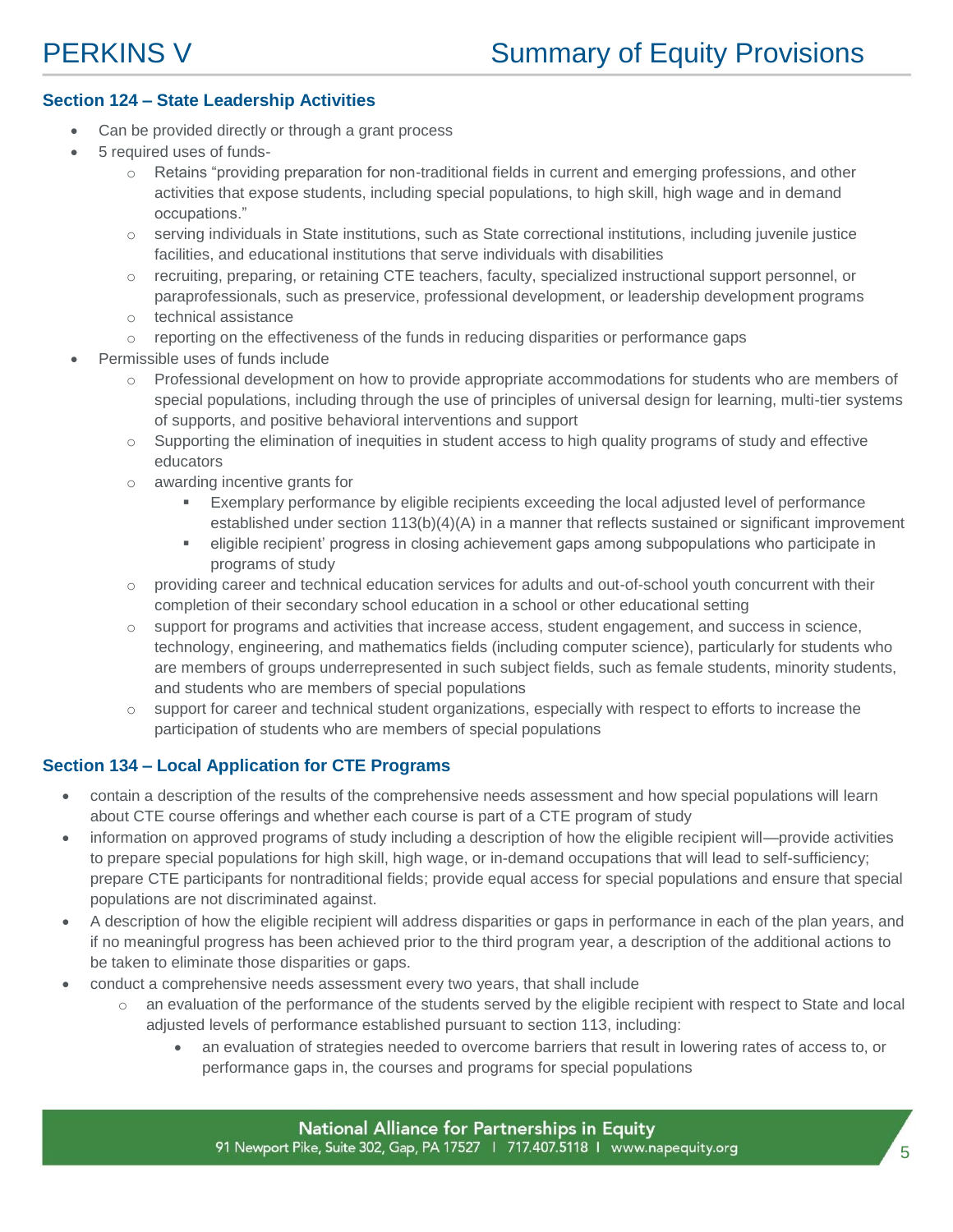

# **PERKINS V** Summary of Equity Provisions

- providing programs that are designed to enable special populations to meet the local levels of performance
- providing activities to prepare special populations for high-skill, high-wage, or in-demand industry sectors or occupations in competitive, integrated settings that will lead to self-sufficiency.
- o consulting with representatives of special populations and representatives of local agencies serving out-ofschool youth, homeless children and youth, and at-risk youth, and representatives of Indian Tribes and Tribal organizations in conducting the needs assessment

### **Section 135 – Local Uses of Funds**

- 6 Required uses of funds, 5 include activities related to equity
	- $\circ$  Career exploration and career development for students, including middle school students, which may include
		- **Introductory courses or activities focused on career exploration and career awareness, including** nontraditional fields to students including in the middle grades (starting in Grade 5)
		- Any other activity that advances knowledge or career opportunities and assists students in making informed decisions about future education and employment goals, including nontraditional fields
	- o provide professional development for teachers, principals, school leaders, administrators, and career and guidance counselors, or paraprofessionals, which may include
		- supporting the implementation of strategies to improve student achievement and close gaps in student participation and performance in career and technical education programs
		- opportunities to advance knowledge, skills and understanding in pedagogical practices
		- provide appropriate accommodations for individuals with disabilities
		- frameworks to effectively teach students, including a particular focus on students with disabilities and English learners, which may include universal design for learning, multi-tier systems of supports and positive behavioral interventions and support
	- $\circ$  provide within CTE the skills necessary to pursue careers in high-skill, high-wage, or in-demand industry sectors or occupations.
	- o plan and carry out elements that support the implementation of programs of study and student achievement of the local adjusted levels of performance established under section 113, which may include—
		- **EXECT** initiatives that provide students with transition-related services, including the Individuals with Disabilities Education Act;
		- supporting programs and activities that increase access, student engagement, and success in science, technology, engineering, and mathematics fields (including computer science) for students who are members of groups underrepresented in such subject fields
		- providing CTE, in a school or other educational setting for adults or out-of-school youth to complete secondary school education or upgrade technical skills;
		- support to reduce or eliminate out-of-pocket expenses for special populations participating in CTE, including those participating in dual or concurrent enrollment programs or early college high school programs, and supporting the costs associated with fees, transportation, child care, or mobility challenges for those special populations
	- $\circ$  develop and implement evaluations of the activities carried out with funds under this part, including evaluations necessary to complete the comprehensive needs assessment and the local report
- Allows for pooling of funds to implement programs of study
- Administrative costs capped at 5% as in current law